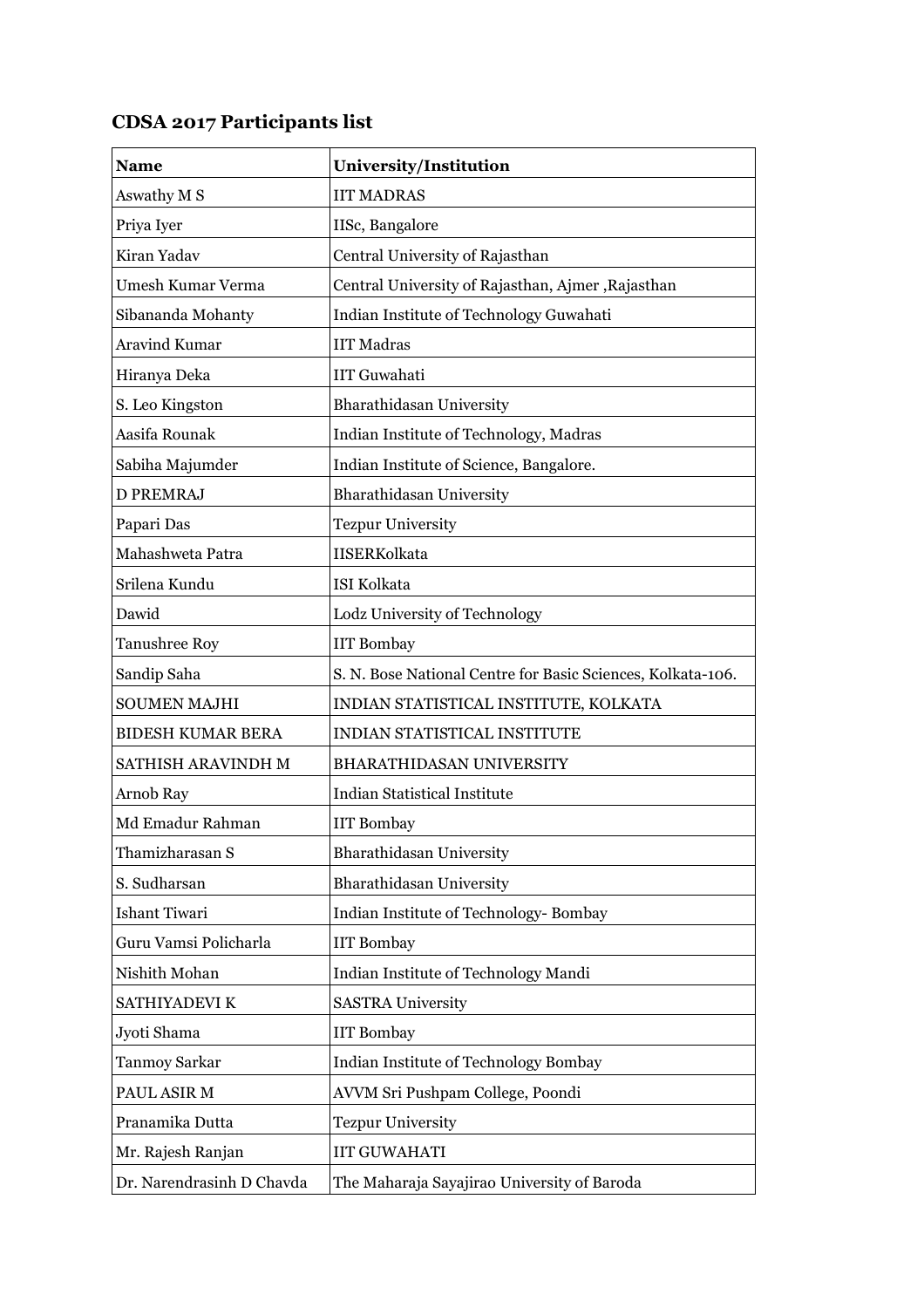| S. Sridhar                               | Indian Institute of Science, Bengaluru                      |
|------------------------------------------|-------------------------------------------------------------|
| Dr. K. Sakkaravarthi                     | Centre for Nonlinear Dynamics, Bharathidasan University     |
| Shiva Dixit                              | Central University of Rajasthan                             |
| Ria Ghosh                                | <b>Institute of Mathematical Sciences</b>                   |
| Toby Joseph                              | BITS Pilani K K Birla Goa Campus                            |
| Jitesh Jhawar                            | Indian Institute of Science, Bangalore                      |
| Rima Devi                                | Gauhati university                                          |
| R Janaki                                 | University of Madras/The Institute of Mathematical Sciences |
| Sabarathinam Srinivasan                  | University of Dehi                                          |
| SARBENDU RAKSHIT                         | Indian Statistical Institute, Kolkata                       |
| Richa                                    | Indian Institute of Technology, Bombay                      |
| Sudip Mishra                             | Jadavpur University                                         |
| Paromita Ghosh                           | NIT Durgapur                                                |
| Ajit Mahata                              | NIT sikkim                                                  |
| Prosenjit Kundu                          | NIT Durgapur                                                |
| Pitambar Khanra                          | National Institute of Technology, Durgapur                  |
| Ankan Banerjee                           | National Institute of Technology Durgapur                   |
| Amar Sha                                 | <b>ISI Kolkata</b>                                          |
| <b>A.KAREEM BAKE</b>                     | Presidency college chennai-05                               |
| vaibhav varshney                         | University of Delhi                                         |
| Swarnendu Banerjee                       | Indian Statistical Institute, Kolkata                       |
| Mainak Chatterjee                        | <b>IIT Bombay</b>                                           |
| Partho Sakha De                          | <b>IISER Kolkata</b>                                        |
| R. Ramakrishnan                          | Center for Nonlinear Dynamics, Bharathidasan University     |
| SAGARIKA ADHIKARY                        | <b>IITG</b>                                                 |
| Sudhanshu Shekhar Chaurasia IISER Mohali |                                                             |
| S. Sabari                                | <b>Bharathidasan University</b>                             |
| <b>Bivash Kaity</b>                      | <b>IIT Bombay</b>                                           |
| Aravinthan D                             | Bharathidasan University                                    |
| Malayaja Chutani                         | <b>IIT Madras</b>                                           |
| Nilay Mondal                             | <b>IIT Guwahati</b>                                         |
| <b>Animesh Biswas</b>                    | <b>IIT Bombay</b>                                           |
| Debangana Mukhopadhyay                   | <b>IISER Kolkata</b>                                        |
| Anupama Roy                              | <b>IIT Madras</b>                                           |
| Manaoj Aravind V                         | <b>IISER Mohali</b>                                         |
| Promit Moitra                            | <b>IISER</b> Mohali                                         |